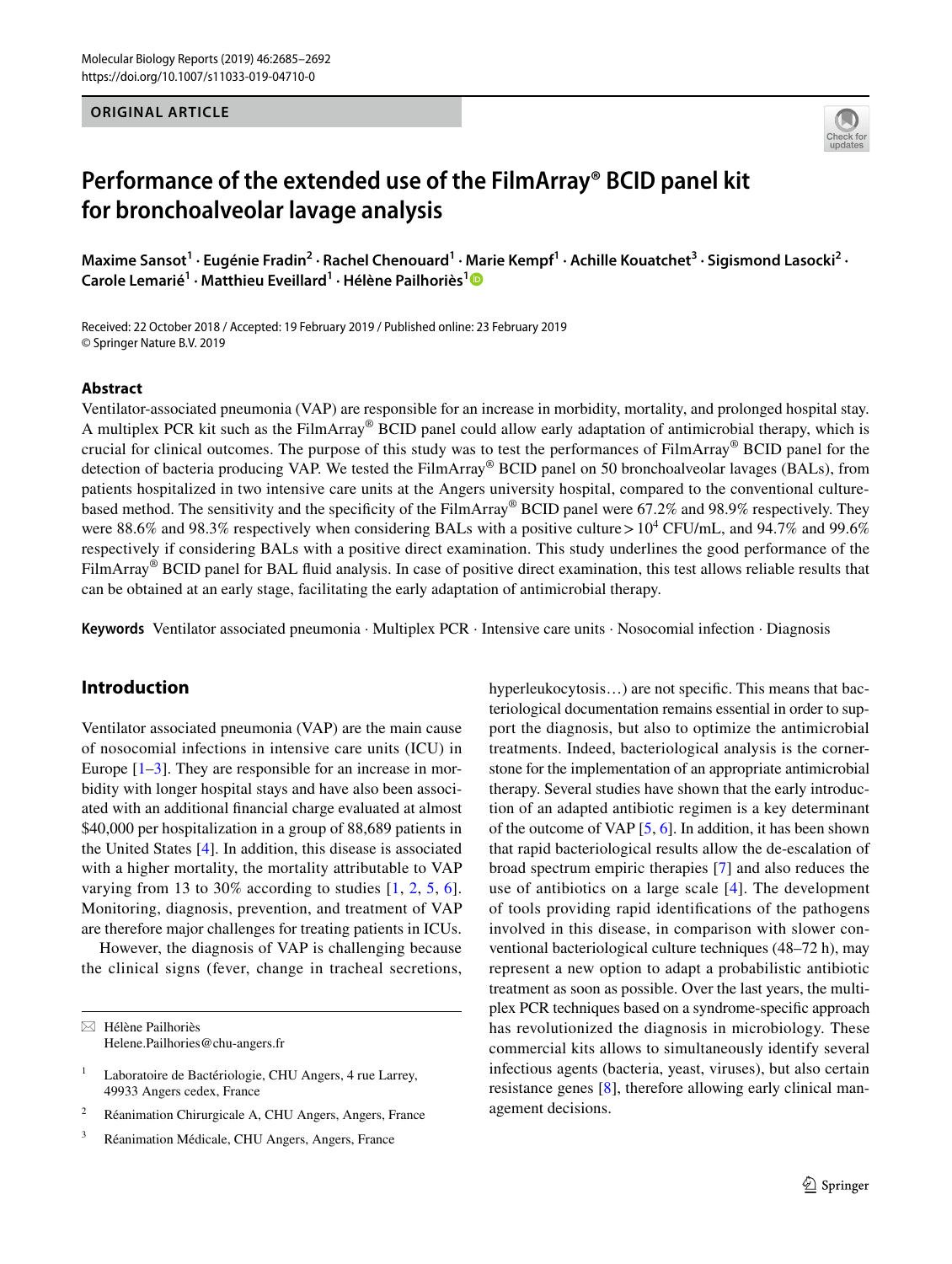The impact of the multiplex PCR kits used on vials of positive blood cultures has been assessed. Positive impacts of these PCR techniques were proven, as early antimicrobial therapy de-escalation in sepsis [\[9](#page-7-8), [10\]](#page-7-9). Good performances were also observed for these molecular techniques applied on respiratory samples, such as the pneumonia panel in the Curetis® Unyvero System (Curetis, Holzgerlingen, Germany), for patients who were suspected of having developed a VAP [\[11](#page-7-10)].

FilmArray® (bioMerieux, Marcy L'Etoile, France) is an automated multiplex PCR system, in which the blood culture identification (BCID) panel can identify 27 targets (19 bacteria, 5 yeasts and 3 resistance genes). The composition of the FilmArray® BCID panel could be potentially usable in diagnosing VAP in about an hour, to allow an early adaptation of antibiotic treatment. The main bacteria reported as being responsible for VAP (Enterobacteriaceae, *Staphylococcus aureus, Pseudomonas aeruginosa, Acinetobacter baumanii, Streptococcus pneumoniae* and *Haemophilus influenzae*) are included in the BCID panel.

The aim of this study is to evaluate the performances of the FilmArray® BCID panel for the diagnosis of bacteria associated with VAP on bronchoalveolar lavage (BAL) liquids sampled from patients hospitalized in intensive care units of a university hospital.

# **Materials and methods**

# **Type of study**

This prospective, monocentric study has been approved by the ethics committee of the Angers University Hospital (CHU Angers), France (Approval No. 2017-61). An informative letter about the study was given to the patient or a family member if the patient was unable to read it.

#### **Organization of the study**

The study was conducted from December 2017 to April 2018 in the bacteriology laboratory at Angers University Hospital. Fifty BALs intended for diagnosis were included. These ones were collected beforehand in a medical intensive care unit (24 beds) and in a surgical intensive care unit (12 beds). Specimens meeting the following inclusion criteria were included: BALs recovered from patients intubated and ventilated for at least 48 h, and with a rate of recovery of BAL (volume of saline solution recovered/volume of saline instilled) higher than 10%. Patients with a tracheotomy and who are intubated in the long term were excluded from the study. During the study, clinical and biological data, such as body temperature, number of leukocytes in blood counts, the quantity and appearance of tracheal secretions, the arterial partial pressure of  $O_2$  (PaO<sub>2</sub>), and the fraction of inspired oxygen  $(FiO<sub>2</sub>)$ , were collected. Thoracic imagery reports were also taken into account. These data were used to establish the mCPIS score (modified Clinical Pulmonary Infection Score) defined by Luna et al. [[12](#page-7-11)]. The mCPIS is a score evaluating the temperature, the blood leucocyte count, tracheal secretions, the oxygenation and the chest radiograph, with points attributed according to the results of each criteria. A mCPIS>6 has been commonly used in the litera-ture as a predictor of VAP [[13](#page-7-12)]. Thus, a mCPIS score  $\geq 6$ measured on the day of the BAL sample were considered as being affected by VAP. Lastly, the other data, such as the presence or absence of antibiotic treatment in the days preceding the BAL sample, previous infection during the stay in the ICU, and the period between intubation and the BAL sample, were also collected.

## **FilmArray® tests**

A FilmArray® BCID test (bioMérieux, Marcy l'Etoile, France) was carried out as recommended by the supplier instructions for blood cultures, using 200 µL of BAL fluid without centrifugation or treatment.

## **Conventional microbiological techniques**

The conventional techniques include BAL culture, as well as a direct examination including a Gram stain and a rapid May-Grünwald-Giemsa stain for bacterial and cytologic analysis (RAL 555, RAL-Diagnostics, Montillac, France). Conventional cultures were carried out by inoculating a blood agar with added nalidixic acid and colistin (CNA, Oxoid, Dardilly, France) incubated in anaerobiosis, a chocolate agar (CHOCV, Oxoid) incubated in an atmosphere enriched with  $5\%$  CO<sub>2</sub>, and a chromogenic agar (UTI, Oxoid) incubated in aerobiosis. Several dilutions of the sample, at  $10^{-1}$ ,  $10^{-2}$  and  $10^{-4}$ , were performed for bacterial quantification (CFU/mL). The cultures were interpreted following the recommendations of the European Society for Clinical Microbiology and Infectious Diseases ([https://www.escmid.org/\)](https://www.escmid.org/) [\[14\]](#page-7-13). The bacteria were identified by matrix-assisted laser ionization time-of-flight mass spectrometry (Vitek MS®, bioMérieux, Marcy l'Etoile, France). The antibiotic susceptibility tests were carried out by microdilutions in a liquid environment (Vitek<sup>®</sup> 2) or by diffusion in an agar environment according to the isolate identified. The results of the antibiotic susceptibility tests were interpreted in accordance with the recommendations of the European Committee on Antimicrobial Susceptibility Testing ([http://www.eucast.org/\)](http://www.eucast.org/).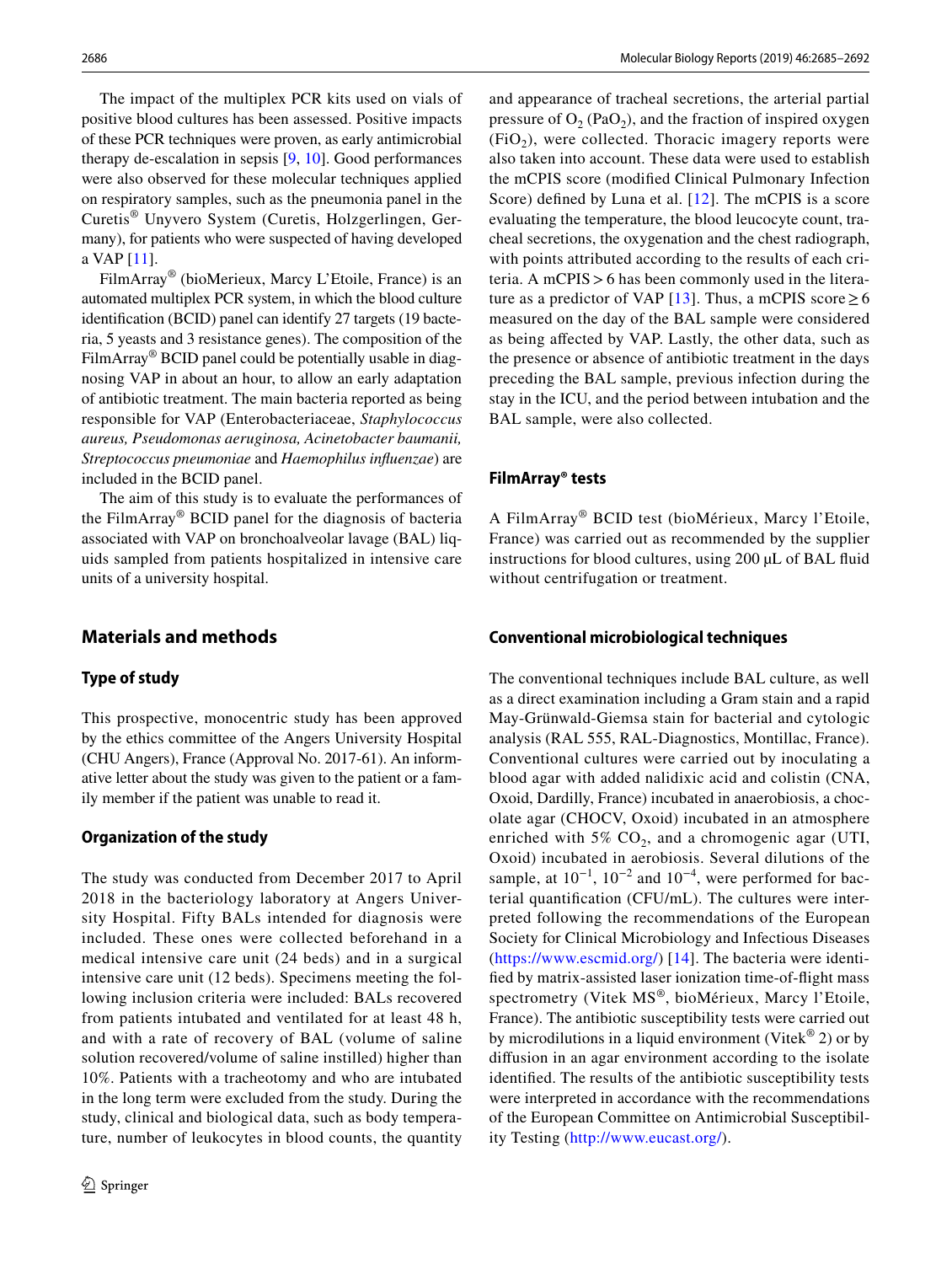#### **Analysis of the results**

In this study, we compared exclusively the results concerning bacterial identifications. The results showing a polymorphic flora, potentially a reflection of colonization, were interpreted as negative. The results were compared at the species level; except for the results delivered at the genus level by the FilmArray® BCID test (*Enterococcus* sp. and *Proteus* sp.). Therefore, we limited our comparative analysis to 16 targets (analytes) per sample. A result was considered as true positive (TP) or as true negative (TN) when it totally agreed with the culture. A positive result obtained from the culture and not by the FilmArray® was considered a false negative (FN). In contrast, a result obtained from the FilmArray and not by the culture was considered a false positive (FP). All the discordant results were confirmed by a new test carried out using the FilmArray® BCID. It should be noted that if resistance genes were identified by the FilmArray®, a control was performed on the sample by using the  $GenXpert^{\otimes}$ system (Cepheid, Sunnyvale, USA).

The concordance between the two methods was investigated for all BAL fluids. Since the usual positive threshold for the interpretation of BAL fluid cultures is  $10^4$  CFU/ mL [\[1](#page-7-0)], we targeted the concordance analysis on BALs for which at least one potentially pathogenic bacterium has been isolated in culture at a concentration greater than or equal to this threshold. Finally, we examined the agreement by considering BAL fluids with a positive direct examination. When a polymorphic flora without predominance of one or two bacterial forms was observed, direct examination was considered negative because non-contributory for the diagnosis.

#### **Statistics**

The data were collected by using EPI-INFO 7.2 software (Center for Disease Control, Atlanta, USA). The statistical analyses (Cohen's kappa test) were carried out on the Vassar Stats website [\(http://vassarstats.net\)](http://vassarstats.net). A kappa coefficient between 0.81 and 1 indicated a very strong agreement between the results of the culture and FilmArray®. A kappa coefficient between 0.61 and 0.8 indicated a strong agreement between the two results. Conversely, a kappa coefficient of  $< 0.61$  meant that the two results were not sufficiently in agreement.

The sensitivity (Se) was calculated as  $100 \times [TP/$  $(TP + FN)$ ] and the specificity (Sp) was calculated as  $100 \times [TN/(TN + FP)]$ . The positive predictive value (PPV) was calculated as  $100 \times [TP/(TP+FP)]$ . The negative predictive value (NPV) was calculated as  $100 \times [TN/(TN+FN)]$ . The 95% confidence intervals were calculated according to the Wilson score method.

## **Results**

### **Study population**

Forty-five patients were included in the study, corresponding to 50 BALs. Two BALs were performed for three patients and three BALs for one patient. Twenty-five patients were hospitalized in the intensive care unit and 20 in the surgical intensive care unit. The average age of the patients was  $63 \pm 17$  years old with a sex ratio (M/F) of 2.46. The most frequent reasons for admission to the intensive care unit were acute respiratory distress syndrome (ARDS) (31%), sepsis (11%), a neurological injury (11%), and multiple trauma (9%). Sixteen (36%) patients had an extrapulmonary infection before their BAL sample. Twenty (45%) patients included in the study had received antibiotic treatment in the 3 days before the BAL sample. The average mCPIS score was  $6.4 \pm 1.7$  (extremes, 3–9). The clinical data is presented in Table [1.](#page-2-0)

#### **Results obtained from culture and FilmArray® BCID**

#### **Culture**

Of the 50 BALs analyzed for the study, 30 (60%) showed a positive direct examination as well as an average percentage of infected cells of  $6.5\%$  (0–75%), of which 16 BALs (32%) had more than 5% infected cells. Thirty-five BALs (70%) showed a positive culture including at least one pathogenic bacterium with a count in a range from  $10<sup>2</sup>$  to more than 10<sup>6</sup> CFU/mL. Fifty-five bacteria were identified by using conventional culture techniques, including 33% of Grampositive bacteria with a predominance of *Staphylococcus aureus* (72%) and 67% of Gram-negative bacteria with a predominance of *Enterobacteriaceae* (51%) and *Pseudomonas aeruginosa* (30%). Only one isolate within the 13 *Staphylococcus aureus* isolated by culture was resistant to

<span id="page-2-0"></span>**Table 1** Characteristics of the study population  $(n=45)$ 

| Characteristic                                                   | Mean | Standard<br>deviation |
|------------------------------------------------------------------|------|-----------------------|
| Age (years)                                                      | 62.8 | 17.3                  |
| Sex ratio (M/F)                                                  | 2.5  |                       |
| Time delay between intubation and 11.1<br>1st sampling (in days) |      |                       |
| Antibiotic therapy during sampling 50<br>(in percentage)         |      |                       |
| mCPIS                                                            | 6.4  | 1.7                   |
| % BAL obtained <sup>a</sup>                                      | 29.1 | 15.8                  |

a % BAL obtained: rate of recovery of BAL (volume of saline solution recovered/volume of saline instilled)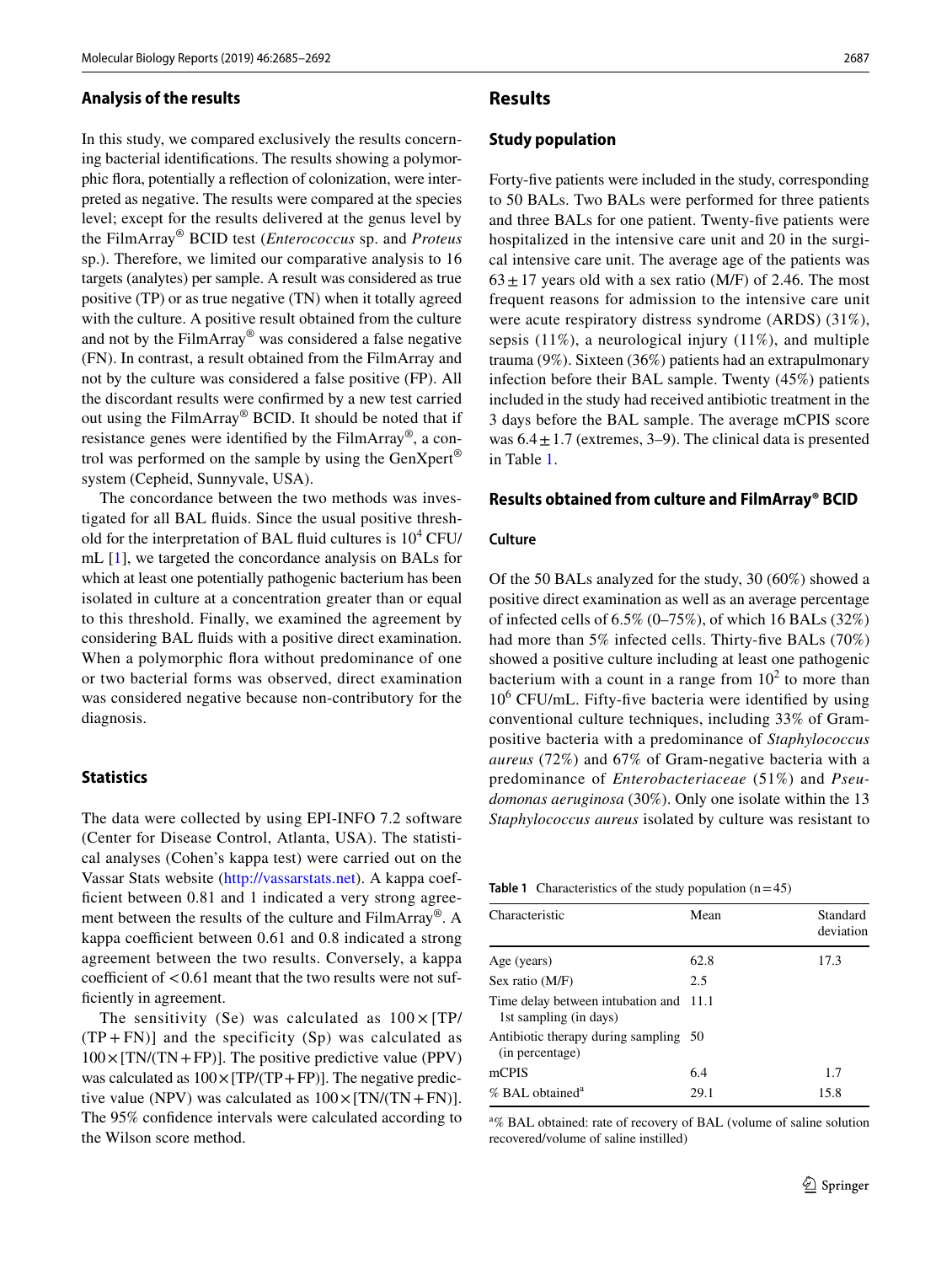methicillin. A strain of *Klebsiella pneumoniae* produced an extended-spectrum beta-lactamase (ESBL) and a strain of *Pseudomonas aeruginosa* was resistant to ceftazidime and susceptible to imipenem.

#### **FilmArray®**

The FilmArray® BCID panel test was positive for 34 (68%) of the 50 BALs analyzed, allowing the identification of 44 bacteria: 39% of Gram-positive bacteria with a predominance of *Staphylococcus aureus* (59%) and 61% of Gramnegative bacteria with *Pseudomonas aeruginosa* (37%), *Haemophilus influenzae* (37%) and *Enterobacteriaceae* (26%). Three *mecA* genes were detected by the FilmArray®. However, only one was confirmed by the GenXpert<sup>®</sup> system.

#### **Comparison**

Overall, 800 analytes were tested on the 50 BALs (16 analytes per sample). Overall agreement between the FilmArray® and conventional culture results was 96.6% (773/800). For the FilmArray<sup>®</sup>, we observed an overall sensitivity of 67.2% (CI 95%: 53.5–78.6%), as well as a specificity of 98.9% (CI 95%: 97.8–99.5%). Thirty-nine tests were positive with the FilmArray® and by culture. The overall PPV was 82.9% (CI 95%: 68.7–91.9%).

We observed 734 negative targets with the FilmArray<sup>®</sup>, corresponding to an absence of growth by culture of bacteria corresponding to these targets. The overall NPV was 97.5% (CI 95%: 96.0–98.4%). The level of agreement between the results of the culture and FilmArray® was considered to be good with a kappa coefficient of 0.73 (CI 95%: 0.63–0.82). The results of the overall comparison are presented in Table [2](#page-4-0).

By limiting the comparison of the two methods to BAL fluids with a culture greater than  $10^4$  CFU/mL, the overall agreement was 97.9% (783/800) with a sensitivity of 88.6% (CI 95%: 72.3–96.3%), a specificity of 98.3% (CI 95%: 97.0–99.1%), a PPV of 70.5% (CI 95%: 54.6–82.8%), and a NPV of 99.5% (CI 95%: 98.5%–99.8%). A kappa coefficient of 0.77 (CI 95%: 0.67–0.88) was obtained for the agreement between the conventional cultures (bacteria >  $10^4$  UFC/ mL) and the results of the FilmArray® BCID panel. The sensitivity of identifications obtained for each bacterium was 100% by excluding the bacteria isolated in the culture but not included in the panel (three *Citrobacter* sp. and one *Acinetobacter radioresistens*). The specificity of different bacterial identifications varies between 87% (*Haemophilus influenzae*) and 100% (*Klebsiella pneumoniae*).

The results of the comparison, taking into consideration the threshold of  $\geq 10^4$  CFU/mL, are presented in Table [3.](#page-5-0) Among the 17 discrepant results out of the 800 targets tested, 13 corresponded to a positive FilmArray® test and a

negative culture test (considered FP). The other four contradictions corresponded to a negative FilmArray® result and a positive culture (considered FN) with bacteria not included in the BCID panel. Of the 13 False Positive results, 5 (3 *Staphylococcus aureus*, 1 *Proteus* sp. and 1 *Enterococcus* sp.) corresponded to bacteria isolated in culture at a concentration of less than 10<sup>4</sup> CFU/mL and 3 (2 *Streptococcus pneumoniae* and 1 *Haemophilus influenzae*) of the 13 false positive targets were isolated from the samples taken from the patients treated with antibiotics active on those bacteria. The Fig. [1](#page-6-0) presents an overview of discrepancies between the FilmArray® and culture tests, limited to BAL fluids for which at least one bacterium has been identified at a concentration greater than  $10^4$  CFU/mL.

By considering only BALs with positive direct examination, good results were obtained with a sensitivity of 94.7% (CI 95%: 71.9–99.7%), a specificity of 97.9% (CI 95%: 94.9%–99.2%), a PPV value of 78.3% (CI 95%: 55.8–91.7%) and a NPV of 99.6% (CI 95%: 97.2–99.9%) compared to conventional cultures.

## **Discussion**

In the context of the development of new molecular diagnostic tools using a syndrome-specific approach, our study aimed to evaluate the performance of the FilmArray® BCID panel with BAL samples in order to contribute to an early diagnosis of VAP. This study shows the good performance of this test in comparison with conventional microbiological cultures. Indeed, our results show an overall sensitivity of 67.2% and a specificity of 98.9%. In another study, Pulido et al. [\[15](#page-7-14)] obtained similar results with a sensitivity of 62.9% and a specificity of 100% when using the FilmArray® BCID panel on BAL samples. Micó et al. [\[16](#page-7-15)] also obtained the same results for their 15 BALs studied with the FilmArray<sup>®</sup> BCID, with a sensitivity of 70% and a specificity of 80%.

In comparison with these two studies, the originality of our work lies in considering two contributory variables for the diagnosis of pneumonia with the BAL: the threshold of bacterial count  $\geq 10^4$  CFU/mL and the positive direct examination. To compare the multiplex PCR techniques to culture-based methods for the diagnosis of VAP, the use of a threshold seems relevant. Indeed, the bacterial quantification with respect to this threshold can contribute to differentiate bacterial colonization and infection. By applying the usual recognized threshold for the interpretation of BAL cultures (10<sup>4</sup> CFU/mL), very good performance was recorded with a sensitivity of 88.6%, a specificity of 98.3%, and a negative predictive value of 99.5%. These molecular techniques are expensive. Furthermore, they do not avoid the culture of BALs, as antibiotic susceptibility testing is essential for the management of the antimicrobial therapy. Thus, the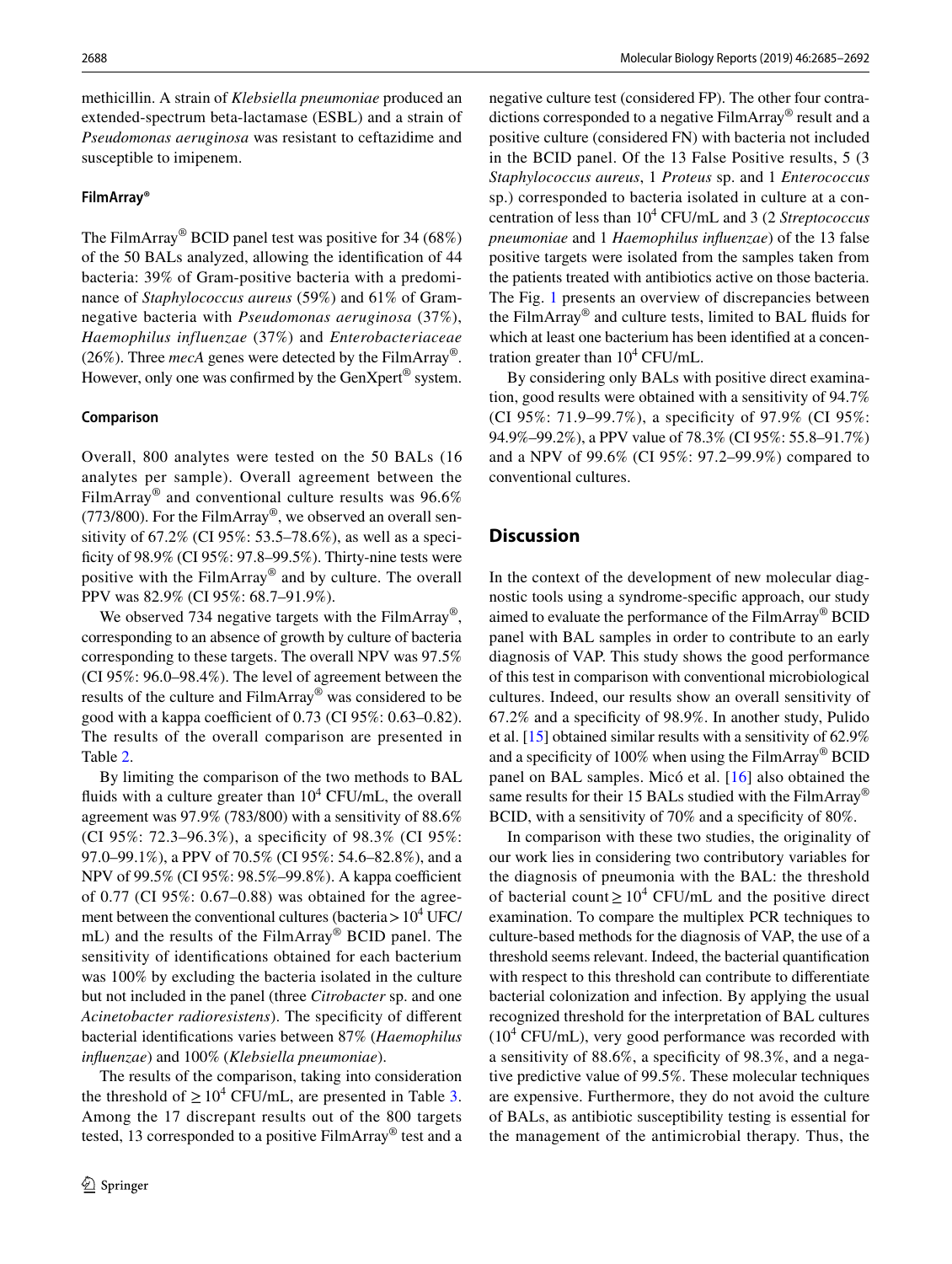|                                                |                                                             | <b>Table 2</b> Performance of the FilmArray $BCID^@$ panel compared | to conventional cultures |               |                  |             |      |                |              |                |                 |                                                                                                                                 |                             |               |
|------------------------------------------------|-------------------------------------------------------------|---------------------------------------------------------------------|--------------------------|---------------|------------------|-------------|------|----------------|--------------|----------------|-----------------|---------------------------------------------------------------------------------------------------------------------------------|-----------------------------|---------------|
| Bacteria                                       | Number of posi-                                             | Number of posi-                                                     | Sensitivity              |               |                  | Specificity |      |                | PPV          |                |                 | $\mathop{\rm NPV}\nolimits$                                                                                                     |                             |               |
|                                                | tive sample by<br>culture                                   | tive sample by<br>FilmArray                                         | $TP + FN$<br>TPIC        | $\mathcal{B}$ | CI <sub>Se</sub> | $TN(TN+FP)$ | $\%$ | C1Sp           | $TP/(TP+FP)$ | $\mathcal{B}$  | CI PPV          | $TN(TN+FN)$                                                                                                                     | $\mathcal{G}_{\mathcal{C}}$ | <b>CINPV</b>  |
| Pseudomonas<br>aeruginosa                      | $\equiv$                                                    | $\equiv$                                                            | 10/1                     | 90.9          | 57.1-99.5        | 39/39       | 100  | 88.9-100 10/10 |              | 100            | $65.6 - 100$    | 39/40                                                                                                                           | 97.5                        | 85.3-99.9     |
| monas malt-<br>Stenotropho-<br>$\alpha$ philia | $\mathbf 2$                                                 | $\sum^a$                                                            | O(2)                     |               |                  |             |      |                |              |                |                 |                                                                                                                                 |                             |               |
| radioresistens<br>Acinetobacter                |                                                             | $\sum_{i=1}^{n}$                                                    | 5                        |               |                  |             |      |                |              |                |                 |                                                                                                                                 |                             |               |
| Haemophilus<br>influenzae                      | 4                                                           | $\Box$                                                              | 4/4                      | 100           | 39.6-100         | 40/46       | 87.0 | 73.0-95.04/10  |              | $\overline{Q}$ | 13.7-72.6 40/40 |                                                                                                                                 | $\overline{100}$            | 89.1-100      |
| Escherichia coli                               |                                                             | 3                                                                   | 3/5                      | $\degree$     | 17.0-100         | 45/45       | 100  | 90.2-100 3/3   |              | 100            | 31.0-99.3 45/47 |                                                                                                                                 | 95.7                        | 84.3-99.3     |
| Hafnia alvei                                   |                                                             | $\sum_{i=1}^{n}$                                                    | $\Xi$                    |               |                  |             |      |                |              |                |                 |                                                                                                                                 |                             |               |
| Enterobacter                                   |                                                             | $\sum_{a}^{a}$                                                      | $\frac{0}{3}$            |               |                  |             |      |                |              |                |                 |                                                                                                                                 |                             |               |
| aerogenes                                      |                                                             |                                                                     |                          |               |                  |             |      |                |              |                |                 |                                                                                                                                 |                             |               |
| Enterobacter<br>cloacae                        |                                                             | $\circ$                                                             | S                        |               |                  |             |      |                |              |                |                 |                                                                                                                                 |                             |               |
| Serratia marc-<br>escens                       |                                                             | ∊                                                                   | $\overline{\delta}$      |               |                  |             |      |                |              |                |                 |                                                                                                                                 |                             |               |
| Klebsiella pneu-<br>moniae                     | $\mathbf{\Omega}$                                           | $\mathbf{c}$                                                        | 2/2                      | 100           | 19.8-100         | 48/48       | 100  | 90.8-100 2/2   |              | 100            | 19.8-100        | 48/48                                                                                                                           | 100                         | 90.8-100      |
| Citrobacter<br>freundii                        | $\mathbf{\Omega}$                                           | $\tilde{\mathbf{z}}^a$                                              | $\frac{2}{2}$            |               |                  |             |      |                |              |                |                 |                                                                                                                                 |                             |               |
| Citrobacter<br>koseri                          |                                                             | $\sum_{i=1}^{n}$                                                    | $\overline{5}$           |               |                  |             |      |                |              |                |                 |                                                                                                                                 |                             |               |
| Proteus mirabilis                              | ξ                                                           | $\mathcal{L}$                                                       | 2/3                      | 66.7          | $12.5 - 98.2$    | 47/47       | 100  | 90.6-1002/2    |              | 100            | 19.8-100        | 47/48                                                                                                                           | 97.9                        | 87.5-99.9     |
| Staphylococcus<br>aureus                       | $\mathbf{C}$                                                | $\Omega$                                                            | 10/1                     | 76.9          | 46.0-93.8        | 37/37       | 100  | 88.3-100 10/10 |              | 100            | $65.6 - 100$    | 37/40                                                                                                                           | 92.5                        | $78.5 - 98.0$ |
| Streptococcus<br>pneumoniae                    | 4                                                           | $\circ$                                                             | 4/4                      | 100           | 39.6-100         | 44/46       | 95.7 | 84-99.2        | 4/6          | 66.7           | 24.1-94.0 44/44 |                                                                                                                                 | 100                         | $90.0 - 100$  |
| Enterococcus sp.                               |                                                             |                                                                     | $\Xi$                    | 100           | $5.5 - 100$      | 49/49       | 100  | 91.0-100 1/1   |              | 100            | $5.5 - 100$     | 49/49                                                                                                                           | 100                         | $91.0 - 100$  |
|                                                | <sup>a</sup> NI: target non included in the FilmArray panel | CI confidence interval, FN false negative, FP false positive, TI    |                          |               |                  |             |      |                |              |                |                 | V true negative, TP true positive, NPV negative predictive value, PPV positive predictive value, Se sensitivity, Sp specificity |                             |               |

<span id="page-4-0"></span> $\underline{\textcircled{\tiny 2}}$  Springer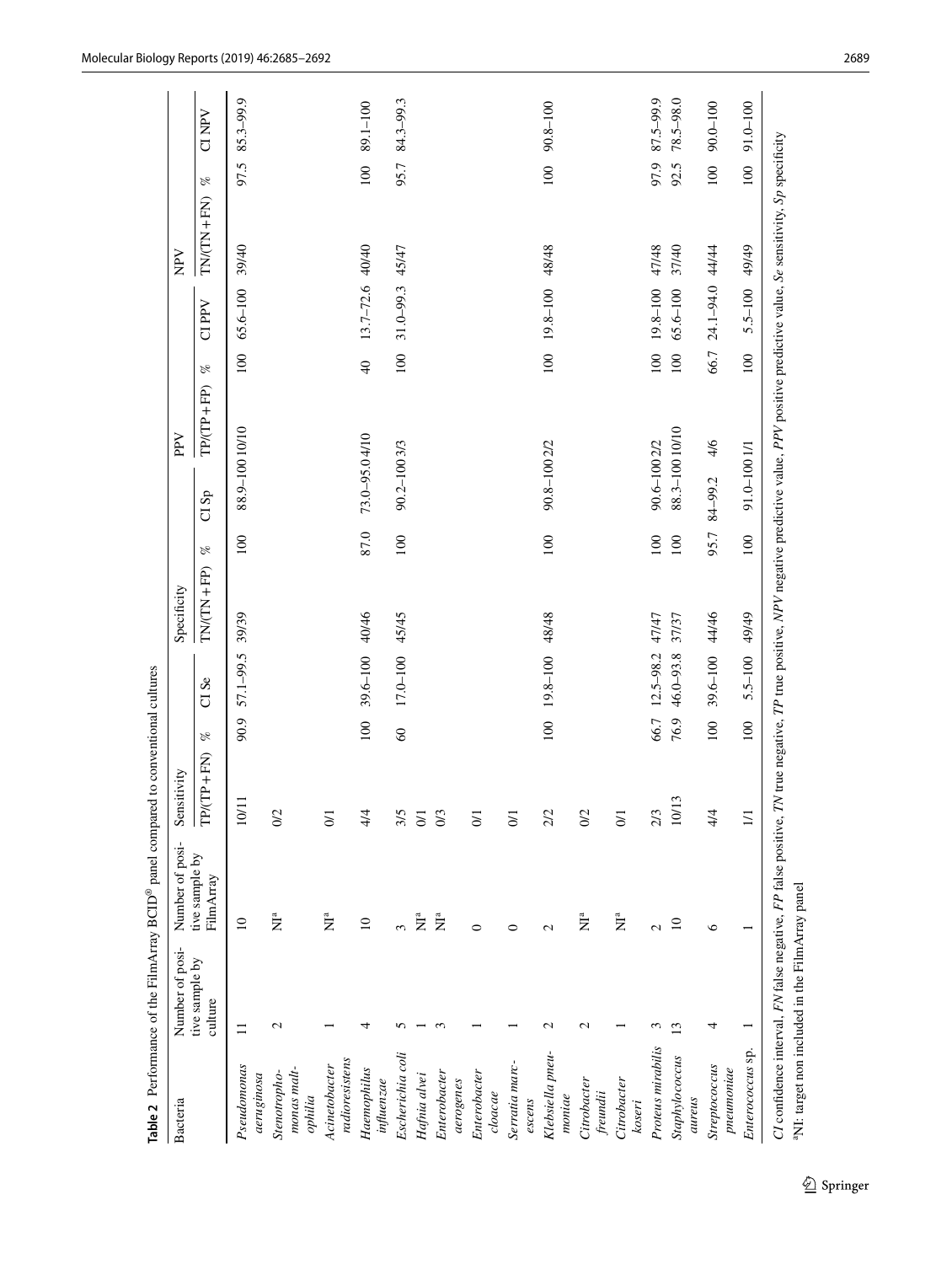| Bacteria                                  | Sensitivity      |         |              | Specificity                                 |      |               | PPV                                                                                                                                                            |                |               | NPV                      |                             |              |
|-------------------------------------------|------------------|---------|--------------|---------------------------------------------|------|---------------|----------------------------------------------------------------------------------------------------------------------------------------------------------------|----------------|---------------|--------------------------|-----------------------------|--------------|
|                                           | $(TP + FN)$<br>P | $\%$    | CI $95\%$    | FP)<br>$+ 7 + 1$<br>$\overline{\mathrm{F}}$ | $\%$ | C195%         | $TP/(TP+FP)$                                                                                                                                                   | $\%$           | CI $95\%$     | $(TN + FN)$<br><b>NT</b> | $\mathcal{S}_{\mathcal{C}}$ | CI 95%       |
| domonas<br>$aerugi$ -<br>nosa<br>$P$ seu- | 10/10            | 100     | $65.6 - 100$ | 40/41                                       | 97.6 | 85.6-99.9     | 10/11                                                                                                                                                          | 51             | 57.1-99.5     | 40/40                    | 100                         | 89.1-100     |
| radiore-<br>Acineto-<br>sistens<br>bacter | $\overline{0}$   | $\circ$ |              |                                             |      |               |                                                                                                                                                                |                |               |                          |                             |              |
| Escherichia<br>coli                       | 3/3              | 100     | $30 - 100$   | 46/47                                       | 57   | 87-99         | 3/4                                                                                                                                                            | 75             | 21.9-98.7     | 46/46                    | 100                         | $90.4 - 100$ |
| Klebsiella<br>pneumo-<br>niae             | 2/2              | 100     | $20 - 100$   | 48/48                                       | 100  | $91 - 100$    | 2/2                                                                                                                                                            | 100            | $19.8 - 100$  | 48/48                    | 100                         | $90.8 - 100$ |
| Citrobacter<br>sp.                        | 0/3              | $\circ$ |              |                                             |      |               |                                                                                                                                                                |                |               |                          |                             |              |
| Proteus sp.                               | $\overline{11}$  | 100     | $5.5 - 100$  | 49/50                                       | 97.9 | 87.8-99.9     | 1/2                                                                                                                                                            | $50\,$         | $2.7 - 97.3$  | 49/49                    | 100                         | $90.8 - 100$ |
| influence<br>Haemo-<br>philus             | 4/4              | 100     | $39.6 - 100$ | 40/46                                       | 87.0 | $73.0 - 94.6$ | 4/10                                                                                                                                                           | $\overline{4}$ | $13.7 - 72.6$ | 40/40                    | 100                         | 89.1-100     |
| Staphylo-<br>cocus<br>aureus              | 777              | 100     | $56.1 - 100$ | 41/43                                       | 95.3 | 82.3-99.2     | 7/9                                                                                                                                                            | 77.8           | 40.2-96.1     | 41/41                    | 100                         | 89.3-100     |
| Streptococ-<br>cus pneu-<br>$monic$       | 4/4              | 100     | $39.6 - 100$ | 44/46                                       | 95.7 | 83.4-99.2     | 4/6                                                                                                                                                            | 66.7           | 24.1-94       | 44/44                    | 100                         | $89.9 - 100$ |
| Enterococ-<br>cus sp.                     | $\infty$         |         |              | 50/51                                       | 98   | 87.9-99.9     |                                                                                                                                                                |                |               | 49/49                    | 100                         | $90.4 - 100$ |
|                                           |                  |         |              |                                             |      |               | CI confidence interval, FN false negative, FP false positive, TN true negative, TP true positive, NPV negative predictive value, PPV positive predictive value |                |               |                          |                             |              |

<span id="page-5-0"></span> $\underline{\textcircled{\tiny 2}}$  Springer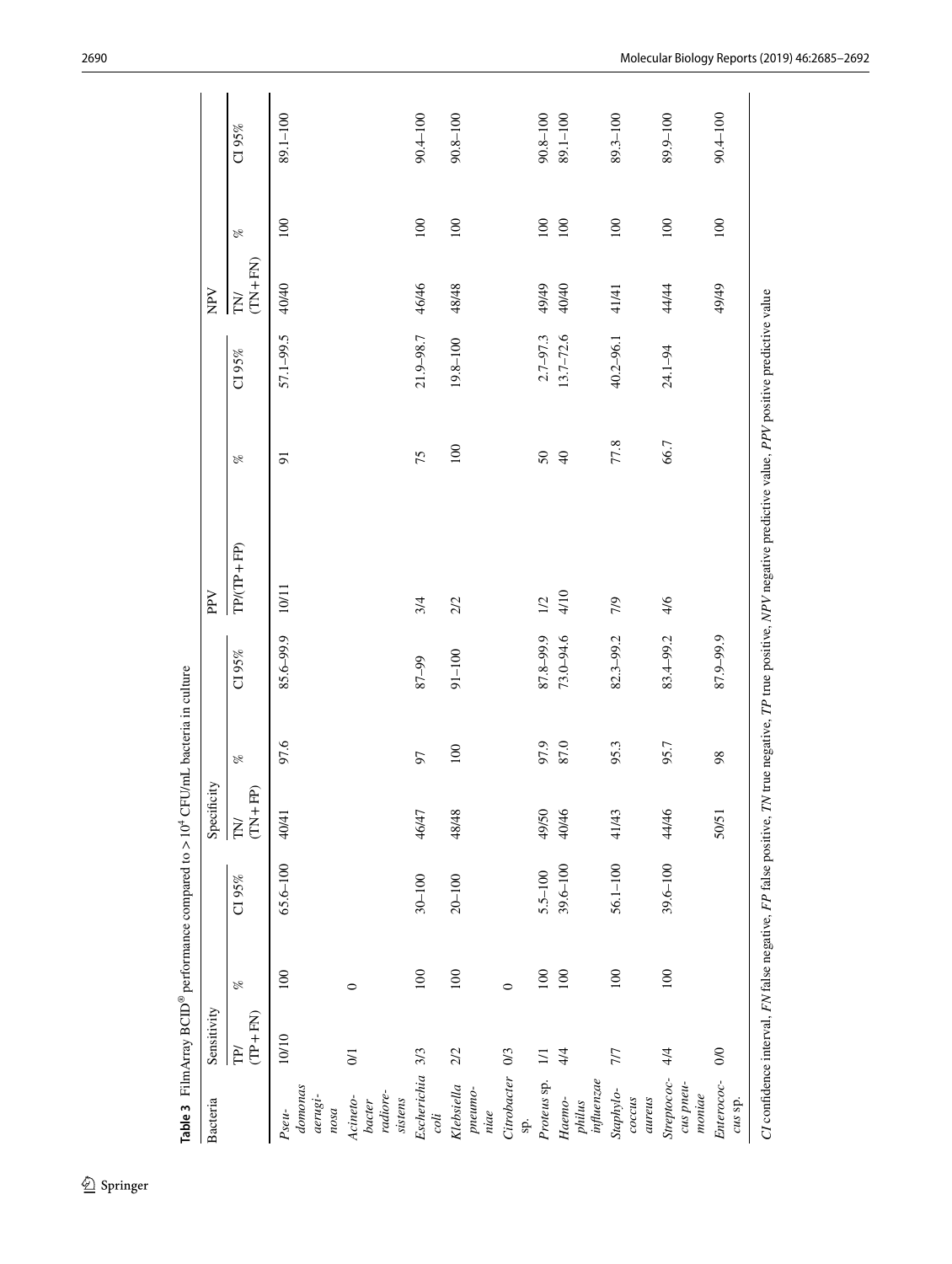

<span id="page-6-0"></span>**Fig. 1** Investigation of discrepancies between FilmArray BCID® and culture  $(>10^4 \text{ CFU/mL})$ . Concordant results are indicated by the blue bars, discordant results with positive FilmArray BCID results and negative culture results by the orange bars, and discordant results with negative FilmArray BCID results and positive culture results by the grey bars. (Color figure online)

restriction of the use of these techniques to specific clinical situations and their inclusion in a well-defined diagnostic algorithm appear fundamental. In this context, considering the direct examination in such an algorithm seems relevant because the result is obtained very quickly and can contribute to the decision of whether or not to perform a FilmArray® BCID test. It was by considering only BALs with positive direct examination that the best performance was obtained compared to conventional cultures. Therefore, our results would encourage the use of positive direct examination to discriminate the BALs eligible for a rapid diagnostic technique in order to limit the costs and optimize the usefulness of the FilmArray®.

The use of FilmArray® BCID panel for BALs analysis tested in this study presents several limitations. The first limitation is related to the composition of panel, which does not include some Enterobacteriaceae and other bacteria potentially responsible for VAP. This limit is at the origin of the 4 FN identified by considering the threshold of 10<sup>4</sup> CFU/mL of the culture (1 *Acinetobacter radioresistens* and 3 *Citrobacter* sp.). However, the *Enterobacteriaceae* test of the FilmArray® system was not considered in our analysis despite for the 3 Citrobacter sp. isolated at more than  $10^4$ CFU/mL in culture, the *Enterobacteriaceae* test was positive with the FilmArray®. This result leads us to put these three discrepancies into perspective. Regarding the 13 FP results, 3 positive tests (2 *Streptococcus pneumoniae* and 1 *Haemophilus influenzae*) have been recorded from samples of patients treated with antibiotics active on those bacteria. These treatments could explain the absence of culture. Given that the FilmArray® BCID was falsely positive for 5 *Haemophilus influenzae* tests, it seems not possible to consider tests positive for *H. influenzae* with this system. These 5 false positive results could be related to a contamination by the operator at the time of the FilmArray® assay. However, the laboratory operates 24/7 with trained laboratory workers [\[7\]](#page-7-6) and the analytical phase of the FilmArray® system is conducted in a biological safety area with a laminar flow hood. Another possibility is that these false positive results could be linked to low quantity of *H. influenzae*, that could be not detected by culture methods. This should be investigated by further studies. Another technical limitation is the low number of targets for resistance genes, with in particular the lack of some targets of major interest if we refer to the European epidemiological data ([https://ecdc.europ](https://ecdc.europa.eu/en/home) [a.eu/en/home](https://ecdc.europa.eu/en/home)) (e.g. CTX-M and OXA-48). In addition, we have demonstrated that the detection of the *mecA* gene by the FilmArray® BCID system did not allow to confirm the presence of MRSA. This may be explained by the presence of methicillin-resistant coagulase-negative staphylococci in the sample.

Overall, our results tend to demonstrate the good performance of multiplex PCR techniques in the rapid diagnosis of VAP. Although it is well established that the introduction of early probabilistic antibiotic therapy reduces the mortality attributable to VAP as compared to a delayed but adapted antimicrobial therapy [[5,](#page-7-4) [17](#page-7-16)], the prolonged use of broadspectrum antibiotics promotes the emergence of multi-resistant bacteria [\[18\]](#page-7-17) The studies conducted by Pailhoriès et al. [[7\]](#page-7-6) and Kuti et al. [\[5\]](#page-7-4) demonstrated that rapid bacteriological documentation during VAP allows the implementation of appropriate antibiotic therapy, often in the form of deescalation. In addition, the correction of an initially inactive antibiotic therapy is also possible. A bacteriological result by traditional culture method is given at least after a 24 h incubation delay for identification of bacteria in BALs. With the FilmArray® test, the result is available after less than 1 h and a half. For example, a positive Gram-negative bacilli examination will trigger a FilmArray® test. Depending on the outcome, the clinician may adopt either an antibiotic therapy against *Pseudomonas aeruginosa* or an antibiotic therapy targeted against *Enterobacteriaceae*. Thus, the appropriate therapy can be initiated within a 2 h delay with this method, in comparison with a 24 h delay with traditional laboratory techniques.

BioMérieux has recently developed a new FilmArray® panel for lower respiratory tract infections. This new test should allow semi quantification and include targets of interest for the search for enzymes responsible for bacterial resistance such as ESBL with the CTX-M gene, and the genes coding for the carbapenemases of the OXA48, KPC, NDM, VIM and IMP types. The question is whether it will really add value to the performance of the BCID FilmArray® test applied to BALs, and at what price. Indeed, the price for